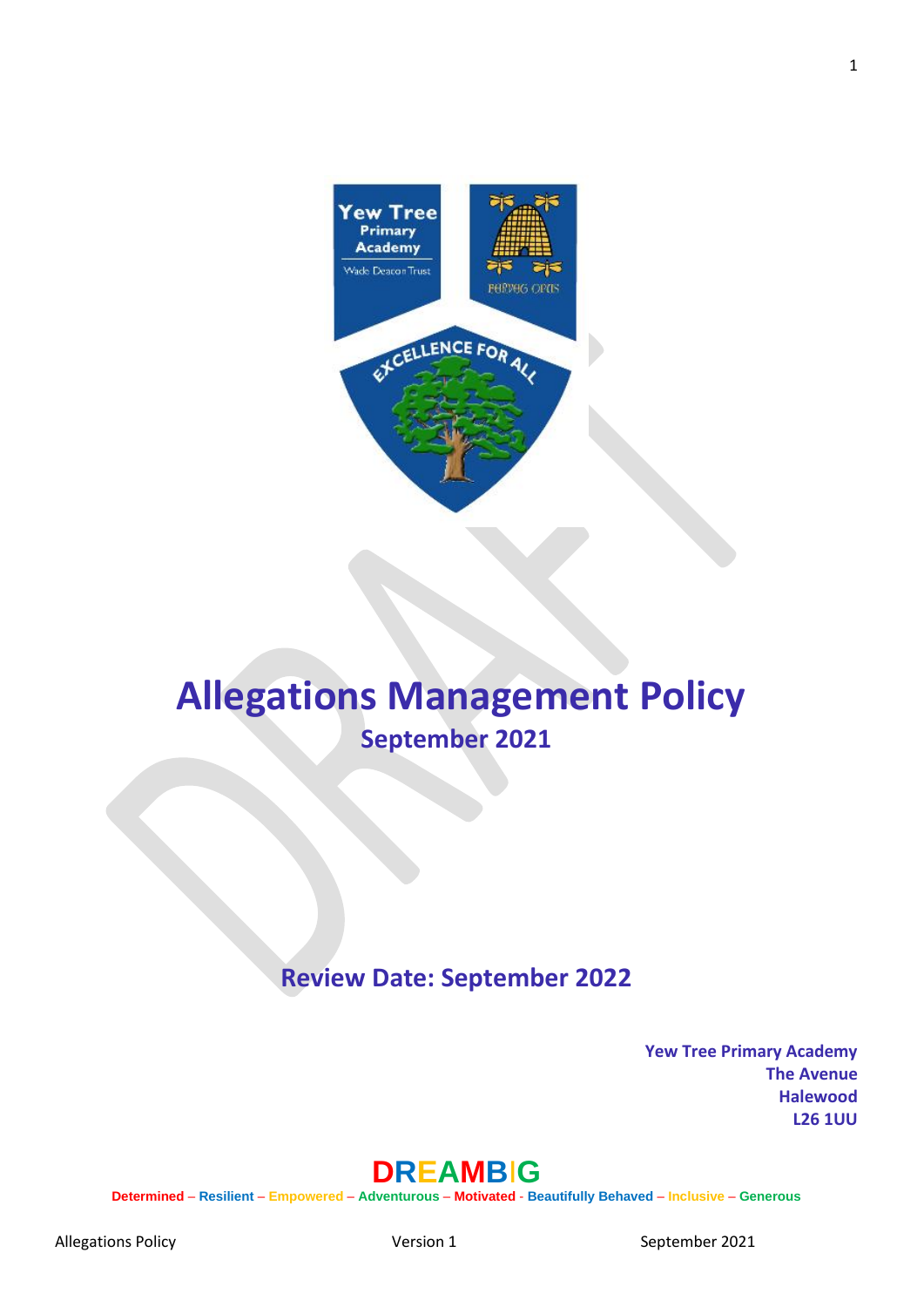#### **Introduction**

All schools and education settings have a duty to promote and safeguard the welfare of children who are students.

All staff members in the school are made aware and reminded of this policy as part of their induction. As part of the annual safeguarding training staff will be asked to revisit this policy and refresh their awareness and understanding this may be recorded as part of the annual Section 175 audit.

The procedure documented within this policy **must** be followed in any case where there is an allegation made about a teacher, supply staff, or other member of staff, volunteers and contractors at the school and;

- Allegations may meet the harms threshold.
- Allegations/concerns that do not meet the harms threshold- referred to in Keeping Children Safe in Education, 2021 as 'low level concerns'.

For the purpose of this policy and procedure guidance, Allegations that may meet the Harm Threshold are covered in **Part One,** and those not meeting the Harm Threshold, referred to in KCSiE 2021 as 'low level concerns', are covered in **Part Two** of this document.

#### **How concerns arise**

Concerns about possible abuse of children by staff will usually arise in one of two ways, either;

- A direct allegation by a pupil or third party, for example a parent
- An observation by a member of staff that the behaviour of a colleague is inappropriate or potentially or actually abusive.

In either case the concern must be recorded and reported to the Head Teacher immediately unless the allegations are about the Head Teacher in which case, it must be reported to the Chair of Governors. Contact details of the Chair of Governors will be available via the school office. If the Head Teacher is absent, the allegation will be reported to the teacher in charge.

As this is a **statutory duty**, it is expected that all members of staff in school, where they have concerns, will report them in accordance with this policy.

Staff should also consider the school child protection procedures and if a child has been harmed a referral should be made into the MASH.

Once an allegation is made, the Allegations Management Process should be followed. (See Allegations Management Process flow chart **Appendix 1)**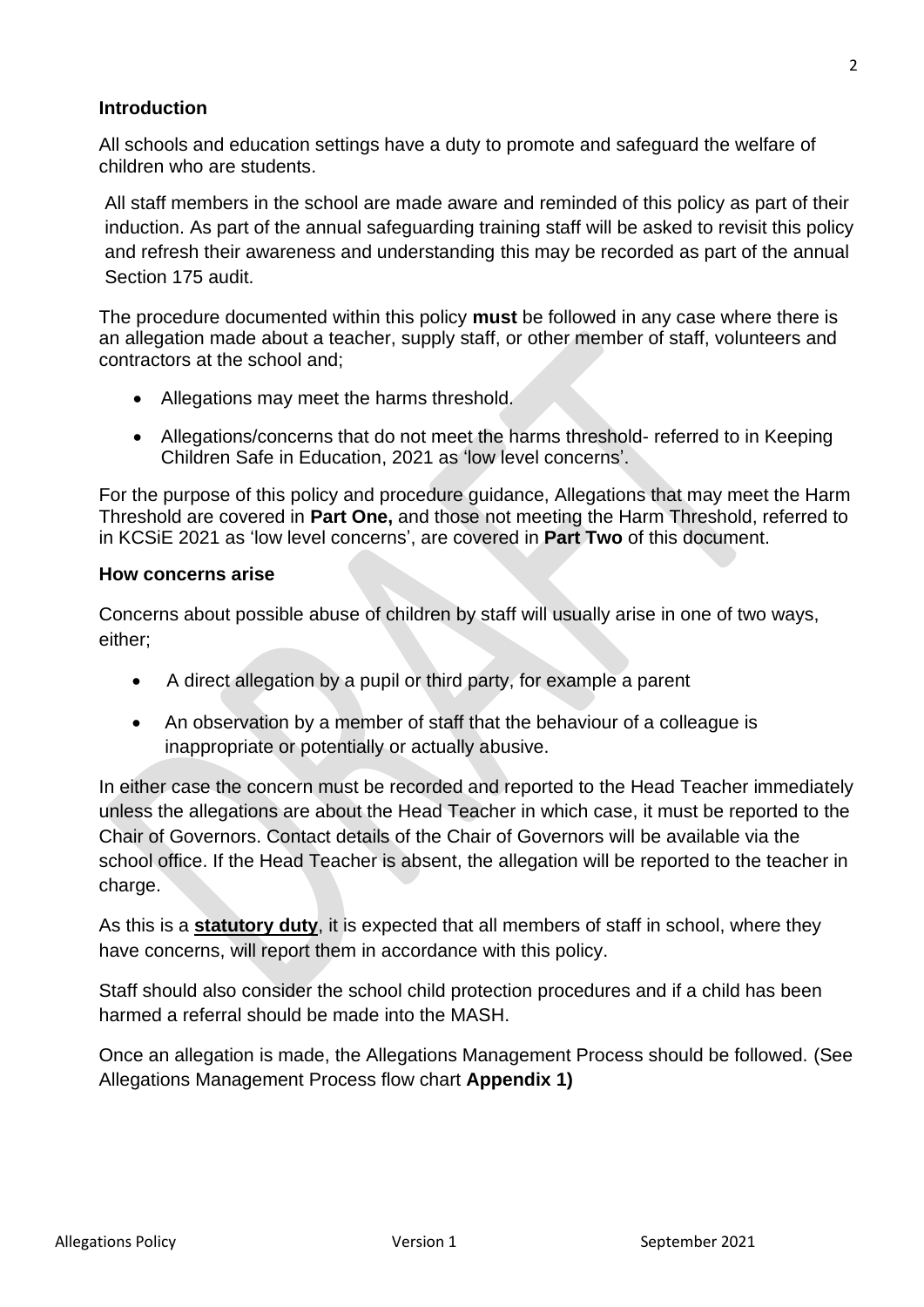## **1. Part One Levels of Concern**

#### **Allegations that meet the harm threshold**

Governing bodies and proprietors should ensure there are procedures in place to manage concerns/allegations, against staff (including volunteers) that might indicate they would pose a risk of harm to children. [The Harm Test](https://www.gov.uk/guidance/making-barring-referrals-to-the-dbs#what-is-the-harm-test)

## **Para 338.** • Behaved in a way that has harmed a child, or may have harmed a child; • Possibly committed a criminal offence against or related to a child; and/or • Behaved towards a child or children in a way that indicates he or she may pose a risk of harm to children; and/or • Behaved or may have behaved in a way that indicates they may not be suitable to work

with children \*

#### **Keeping Children Safe in Education, September 2021**

 *This includes behaviour that may have happened outside of school or college, that might make an individual unsuitable to work with children, this is known as Transferrable Risk. Where appropriate an assessment of transferable risk to children with whom the person works should be undertaken. If in doubt seek advice from the local authority designated officer. (LADO)*

This applies to members of staff, supply staff and volunteers who are currently working in any school regardless of whether the current setting is where the alleged abuse took place.

#### **1.1 Initial Action following an allegation where a child has been harmed.**

Should the school identify a child has been harmed, or that there may be an immediate risk of harm to a child or if the situation is an emergency, they should contact children's social care via Knowsley MASH and as appropriate the Knowsley Vulnerable Persons Unit (VPU) in the police immediately.

The Head Teacher or Chair of Governors will ensure that they have a full understanding of the nature of the allegation using the template initial record of concern sheet (see **Appendix 2**)

The Head Teacher or Chair of Governors will ensure that they give consideration to;

- **Looking after the welfare of the child -**The Designated Safeguarding lead will be responsible for ensuring the child is not at risk and referring cases of suspected abuse to Knowsley MASH.
- **Investigating and supporting the person subject to the allegation-** The Head Teacher/ Chair of Governors should discuss the case with the LADO, including the nature, content and context of the allegation, and agree a course of action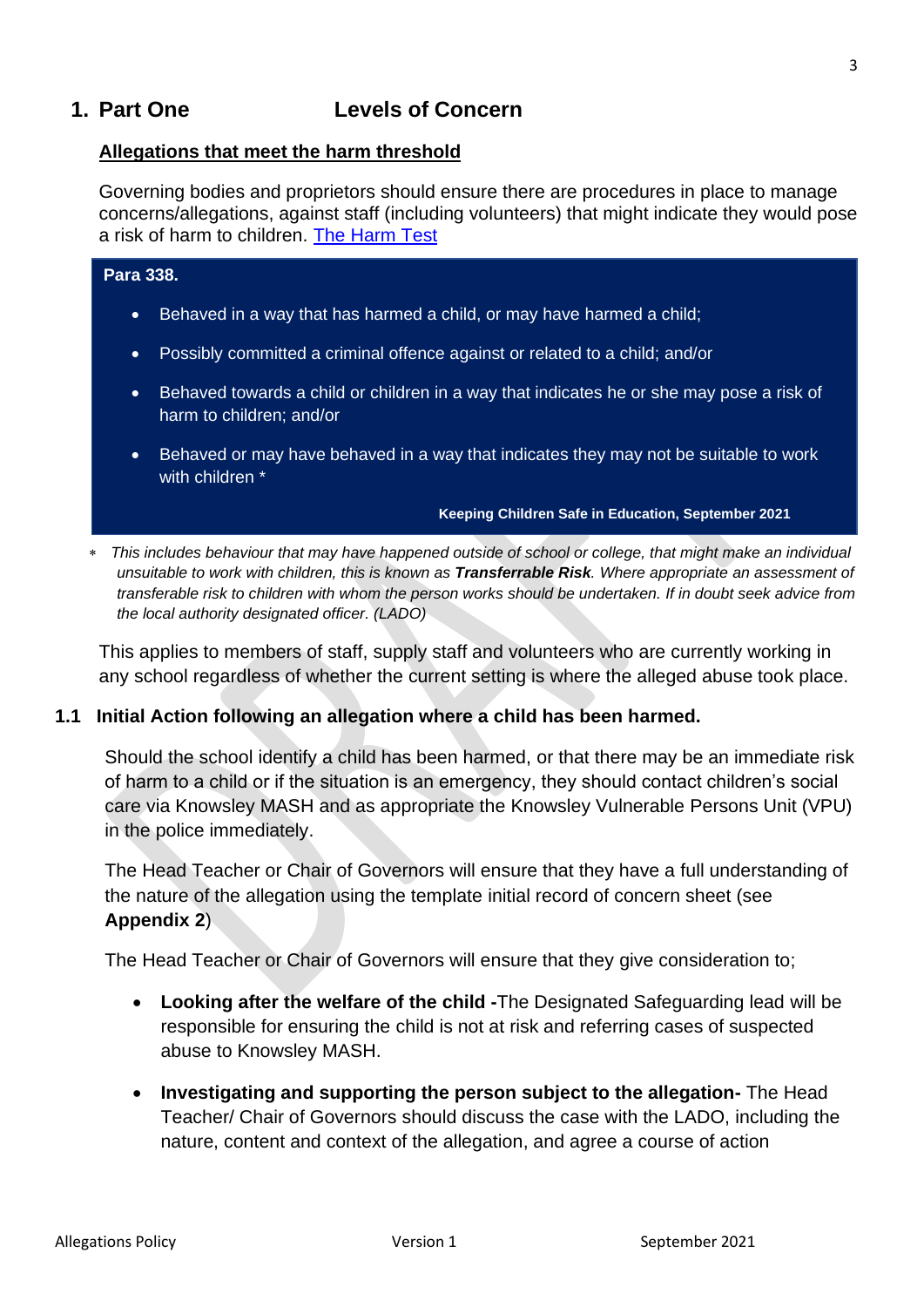In order to proceed the Head Teacher / Chair of Governors must have a full understanding of the nature of the allegation made by a member of staff or third party, only speaking to the child if it is unavoidable or it is the child making the allegation.

#### Para. 334

When dealing with allegations, schools and colleges should:

- apply common sense and judgement;
- deal with allegations quickly, fairly and consistently; and
- provide effective protection for the child and support the person subject to the allegation

#### **Keeping Children Safe in Education, 2021**

Those schools that purchase the Knowsley Schools Safeguarding Service Level Agreement (SLA) may choose to seek advice and support from the Local Authority Education Safeguarding Officer.

**No one** in the school should investigate the incident. Interviewing either, those directly involved or any witnesses, as this could jeopardise any future police investigation and potentially prejudice a fair hearing at a later date.

Before contacting the LADO, The Head Teacher or Chair of Governors, in line with local guidance, will simply establish that:

- An allegation has been made
- Who was involved including their full name, address and date of birth
- If the individual was in school at the time of the allegation
- If the individual did, or could have, come into contact with the child
- The general nature of the allegation What happened?
- If there were any witnesses if so who were they?
- When and where the incident is alleged to have occurred
- If there is any CCTV footage?

This information can be recorded on the template initial record of concern sheet (See **Appendix 2**)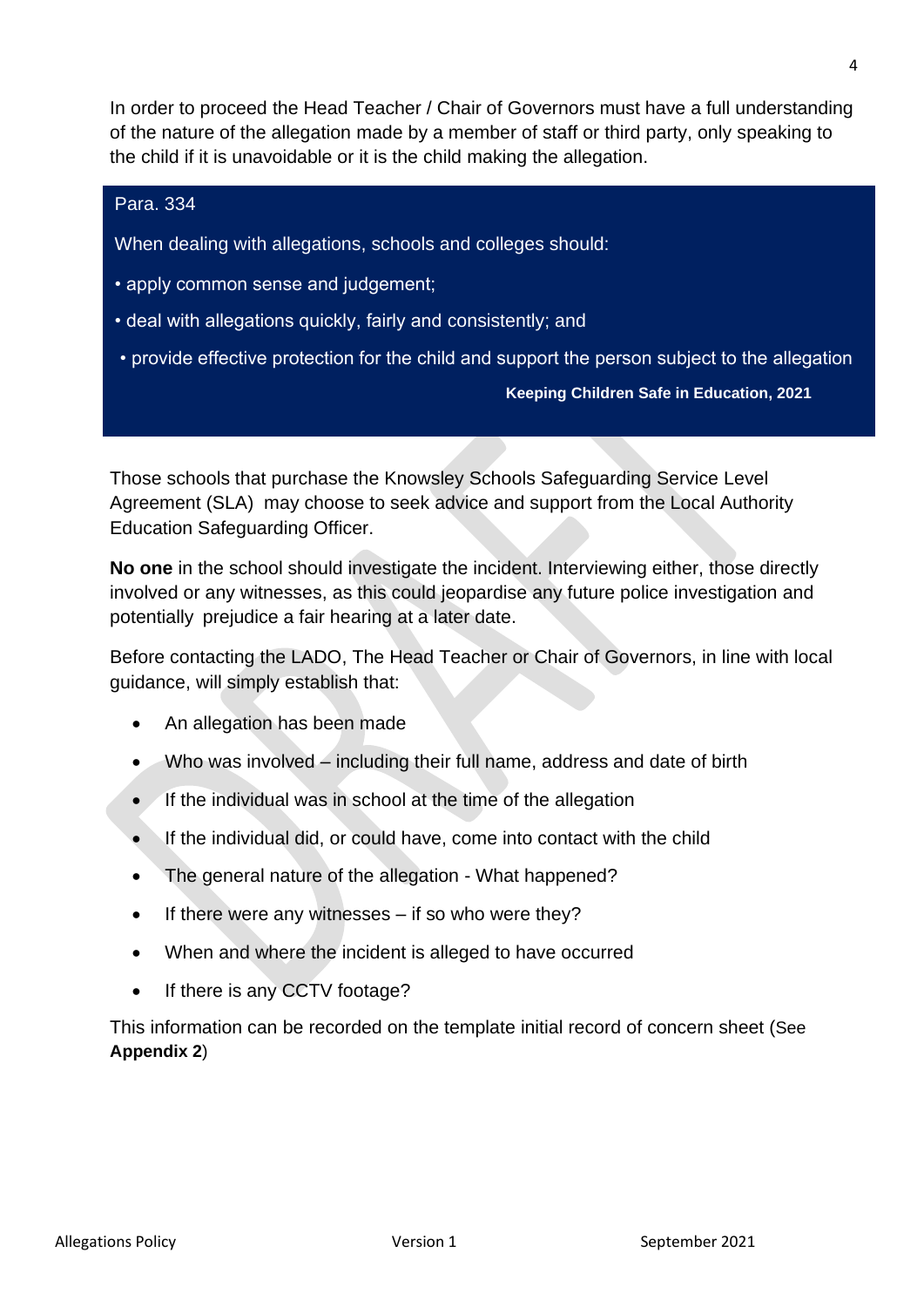Para. 347.

When to inform the individual of the allegation should be considered carefully on a case by case basis, with guidance as required from the LADO, and if appropriate children's social care and the police.

**Keeping Children Safe in Education, Sept 2021**

At this stage advice should be sought from the LADO with regards to informing the person subject to the allegation, that an allegation has been made.

Allegations against a teacher who is no longer teaching should be referred to the police. Historical allegations of abuse should also be referred to the police.

Where the Head Teacher/ Chair of Governor's is concerned about the welfare of other children in the community or the member of staff's family, they should discuss these concerns with the DSL and make a risk assessment of the situation. It may be necessary for the DSL to make an additional referral into the Knowsley MASH in regards to these children.

#### **1.2 Consultation and Referral**

Once the nature of the allegation has been established the Head Teacher or Chair of Governors (Case Manager) should determine if it meets any of the criteria set out in section 3 above. If so, the Case Manager should immediately discuss the allegation with the Local Authority Designated Officer (LADO) on the same day.

In Knowsley the LADO can be contacted on **07766780354** or E-mail **[cpconference@knowsley.gov.uk](mailto:cpconference@knowsley.gov.uk)**

It is important to ensure any allegation is taken seriously and advice can be sought by contacting the Education Safeguarding Officer with further support available via the schools safeguarding SLA.

Should the nature and complexity of the allegation, or the lack of appropriate resources in the school require it, the allegation may be dealt with by an independent investigator.

#### Para 353.

Many local authorities provide for an independent investigation of allegations for schools that are maintained by the local authority, often as part of the HR/personnel services that schools and colleges can buy in from the authority. It is important that local authorities ensure that schools and colleges in that area have access to an affordable facility for independent investigation where that is appropriate. Academies and independent schools should also ensure they secure the services of a person who is independent of the school.

#### **Keeping Children Safe in Education, September 2021**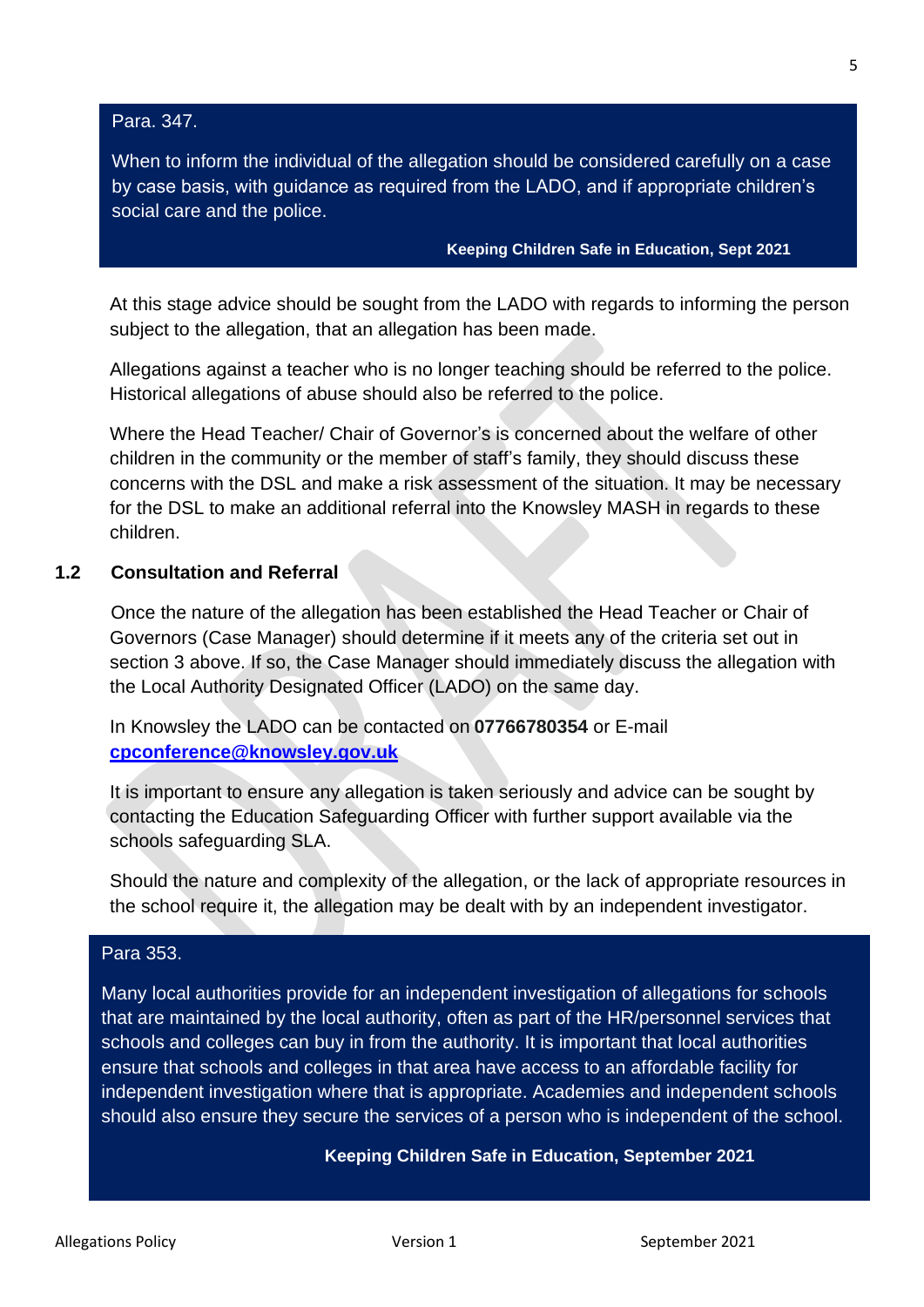## **1.3 Initial consideration of the allegation**

The purpose of the initial discussion is for the LADO and the case manager to consider the nature, content and context of the allegation and agree a course of action. This will include a discussion to determine whether police involvement is necessary. The discussion may establish that the allegation is not demonstrably false or unfounded.

If the parents/carers of the child concerned are not already aware of the allegation the LADO will also discuss how and by whom they should be informed.

There may be some circumstances where the school may advise the parents/carers of an incident involving their child straight away, for example, if the child has been injured while at school or in a school related activity, and requires medical treatment.

The case manager will usually inform the individual who I the subject of the allegation. However informing them of the allegation should be considered carefully on a case by case basis. The case manager should discuss and take guidance as required from the LADO, and if appropriate children's social care and the police.

Once the individual has been informed of the allegation, and if they are a member of a union or a professional association, they will be advised to contact that organisation.

#### Para 348.

If the allegation is about physical contact, for example restraint, the strategy discussion or initial evaluation with the LADO should take into account that teachers and other school and college staff are entitled to use reasonable force to control or restrain children in certain circumstances, including dealing with disruptive behaviour.

#### **Keeping Children Safe in Education, September 2021.**

Further information about the use of reasonable force can be found at paragraph 150 in Part 2 of Keeping Children Safe in Education, 2021, and [Use of reasonable force in](https://www.gov.uk/government/publications/use-of-reasonable-force-in-schools)  schools - [GOV.UK \(www.gov.uk\)](https://www.gov.uk/government/publications/use-of-reasonable-force-in-schools)

## **1.4 Strategy Meeting /Evaluation with the police**

If the allegation is not demonstrably false of unfounded, a formal referral will be made to the LADO and in accordance with 'Working Together to Safeguard Children, 2019' a meeting and strategy discussion will be convened.

There may be up to three strands in the consideration of an allegation:

- a police investigation of a possible criminal offence
- enquiries and assessment under section 47 of the Children Act 1989 if a child is in need of protection or under section 17 of the Children Act 1989 if the child appears to be in need of services
- consideration by the employer of disciplinary action in respect of the individual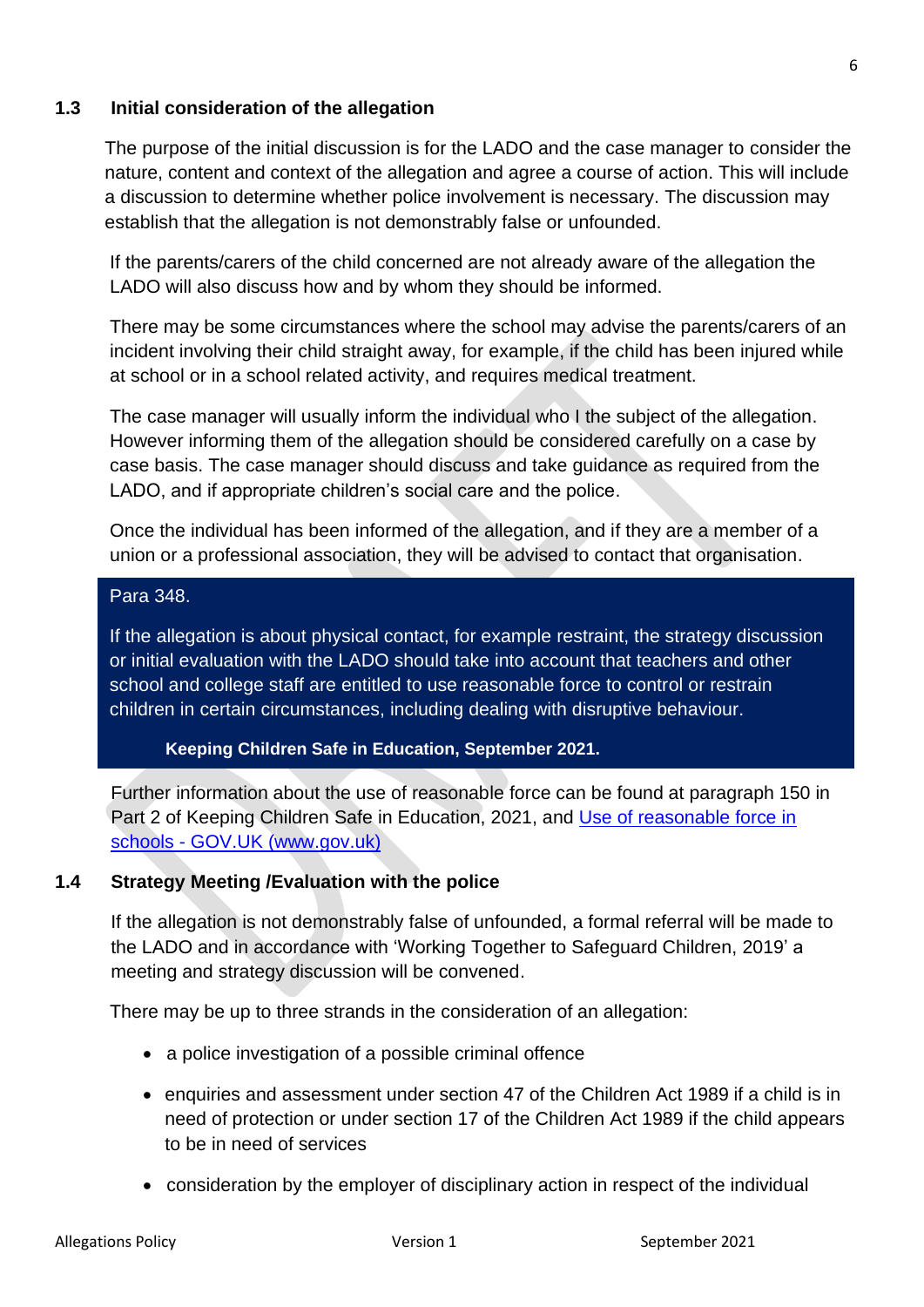The case manager will attend any strategy meeting, unless there are good reasons not to do so, and provide details about the circumstances and context of the allegation and the pupil and member of staff concerned.

## **1.5 Suspension**

An assessment of the possible risk of harm to children posed by a person about whom an allegation has been made must be undertaken and managed. This should be considered in relation to the child or children involved in the allegation, and any other children in the accused individual's home, work or community life.

Suspension will be considered in any case where;

- There is cause to suspect a child is at risk of significant harm
- The allegation is so serious that is might be grounds for dismissal

In cases where suspension is considered necessary, the case manager will;

- Record the rational and justification for such action
- What alternatives to suspension where considered and why they were rejected.
- Give written confirmation within one working day, giving as much detail as appropriate for the reasons for the suspension
- Ensure the person who has been suspended is fully supported, including the contact details of their named contact within school.

Suspension should **no**t be an automatic response when an allegation is reported, all options to avoid suspension should be considered prior to taking that step.

The case manager will consider carefully whether the circumstances of a case warrant a person being suspended from contact with the children until the allegation is resolved. Children's social care or the police may give their view to the LADO but they cannot require the case manager to suspend a member of staff or a volunteer, although the case manager should give appropriate weight to their views.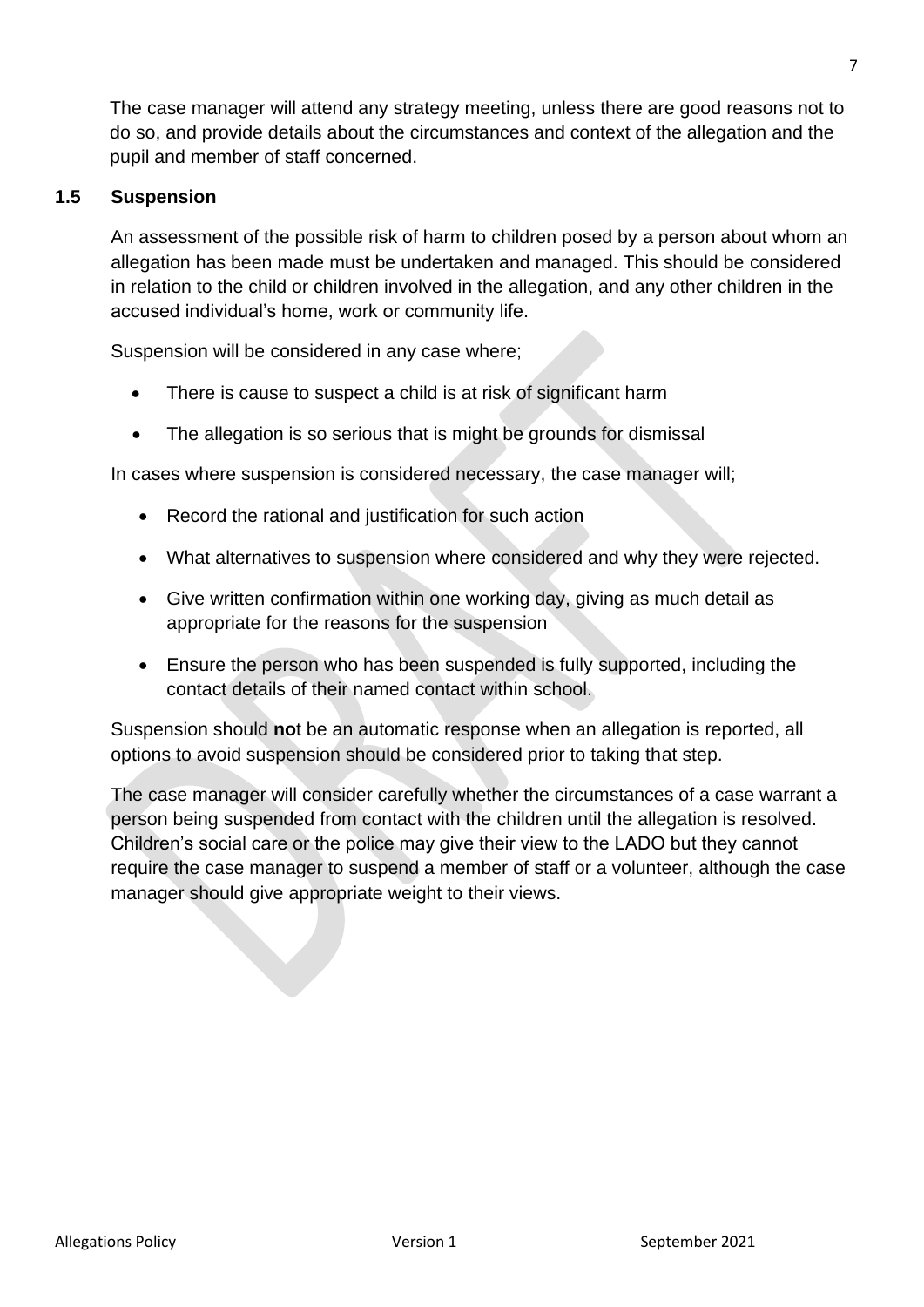#### **Para. 364**

…Based on assessment of risk, the following alternatives should be considered by the case manager before suspending a member of staff:

- redeployment within the school or college so that the individual does not have direct contact with the child or children concerned;
- providing an assistant to be present when the individual has contact with children;
- redeploying to alternative work in the school or college so the individual does not have unsupervised access to children;
- moving the child or children to classes where they will not come into contact with the member of staff, but this decision should only be made if it is in the best interest of the child or children concerned and takes accounts of their views. It should be made making it clear that this is not a punishment and parents have been consulted; or
- temporarily redeploying the member of staff to another role in a different location, for example to an alternative school or college or work for the local authority or academy trust.

#### **Keeping Children Safe in Education, September 2021**

Such alternatives allow time for an informed decision regarding possible moves to suspension, however this will depend on the nature of the allegation.

#### **1.6 Supporting those involved**

Employers have a duty of care to their employees. They should act to,

- manage and minimise the stress caused by the allegation;
- inform the individual as soon as possible, explaining the likely course of action, guided by the LADO, and the police where necessary;
- advise the individual to contact their trade union representative, or a colleague for support;
- appoint a named representative to keep the person informed about progress of the case;
- provide access to counselling or medical advice where appropriate. For staff in schools maintained by the local authority this may include support via the local authority's occupational health arrangements; and
- not prevent social contact with work colleagues and friends, when staff are suspended, unless there is evidence to suggest this may prejudice the gathering of evidence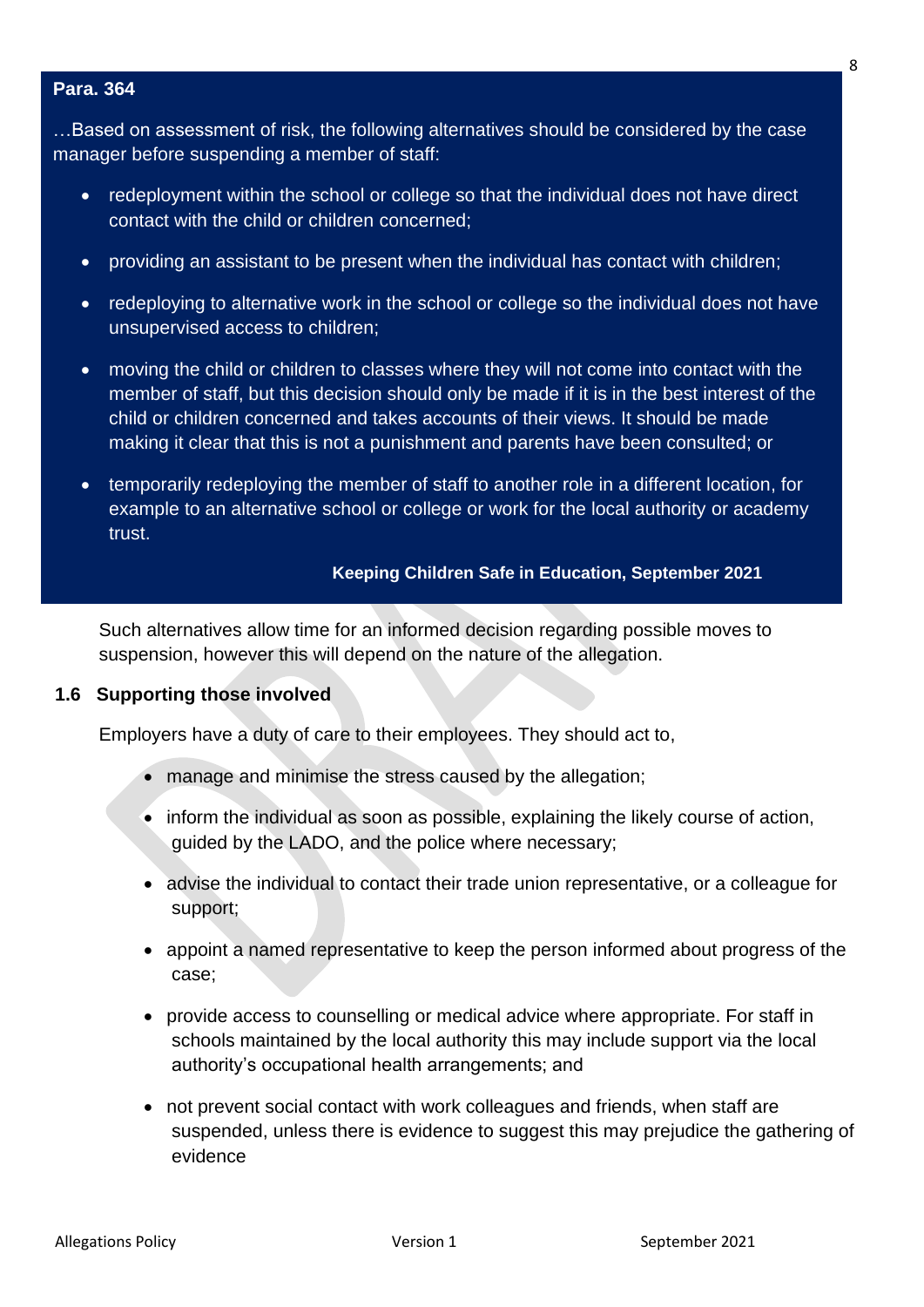Parents or carers of the child or children involved should be:

- formally told about the allegation as soon as possible. The case manager should consult the LADO and where involved children's social care and/or the police on what information can be disclosed;
- kept informed about the progress of the case, only in relation to their child no information can be shared regarding the staff member; and
- made aware of the requirement to maintain confidentiality and unwanted publicity about any allegations made against teachers in schools whilst investigations are in progress as set out in section 141F of the Education Act 2002 (see paragraphs 372- 380)

## **1.7 Confidentiality and information sharing**

In order to manage an allegation made against a member of staff effectively the agencies involved should share all relevant information they have about the person who is the subject of the allegation, as well as about the alleged victim.

Any investigation is done in confidence. Every effort is made to maintain confidentiality and guard against unwanted publicity while an allegation is being investigated or considered.

No one in the school may provide any information to the press or media that might identify an individual who is under investigation, unless and until the person is charged with a criminal offence.

No one in the school may disclose any information to anyone about the details of an investigation, as this may prejudice the right of the person under investigation to a fair hearing.

#### **Para. 378**

The legislation imposing restrictions makes clear that "publication" of material that may lead to the identification of the teacher who is the subject of the allegation is prohibited.

"Publication" includes "any speech, writing, relevant programme or other communication in whatever form, which is addressed to the public at large or any section of the public". This means that a parent who, for example, published details of the allegation on a social networking site would be in breach of the reporting restrictions (if what was published could lead to the identification of the teacher by members of the public).

**Keeping Children Safe in Education, September 2021**

School will make every effort to maintain confidentiality and guard against unwanted publicity while an allegation is being investigated or considered.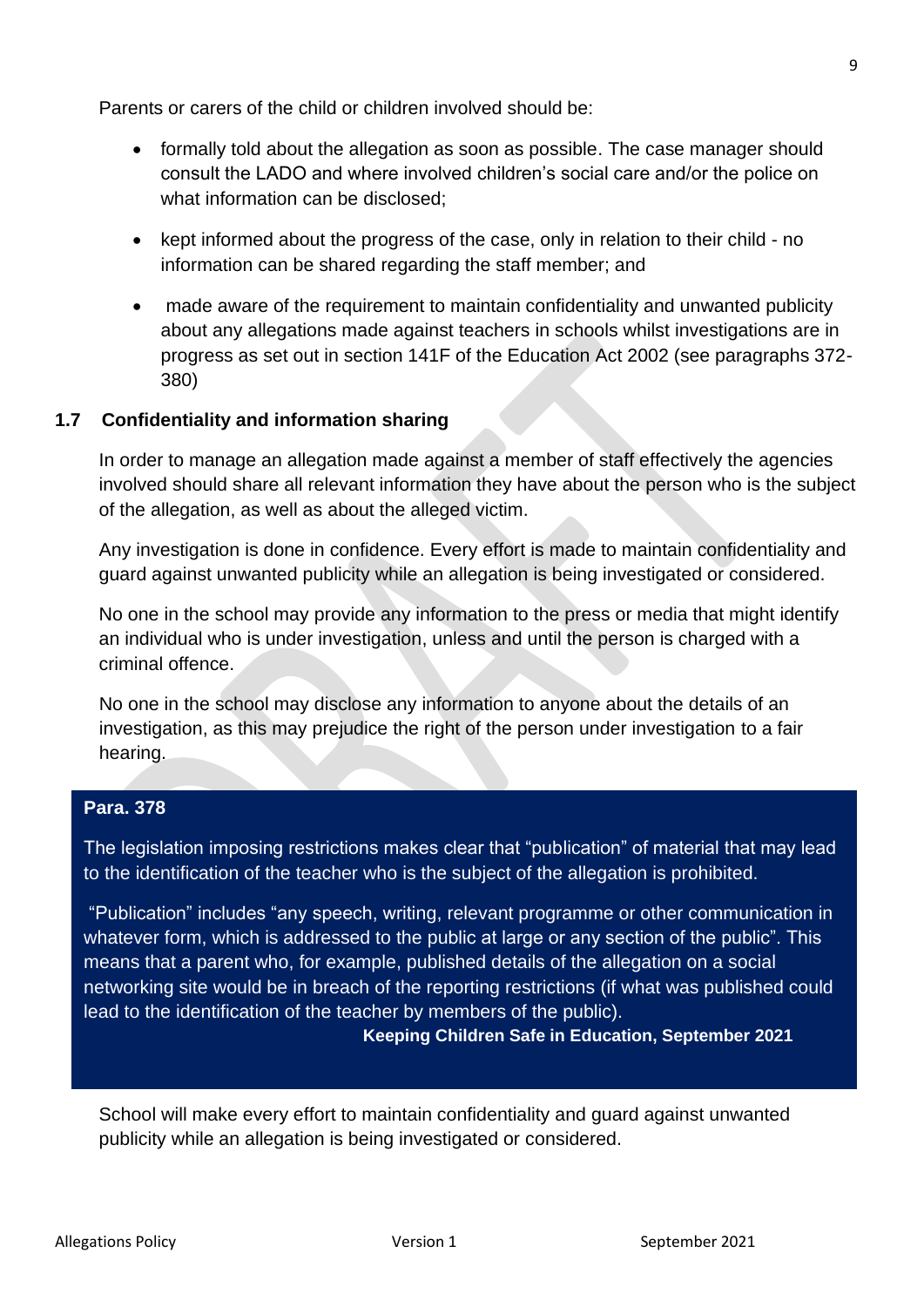#### **Para. 380**

The case manager should take advice from the LADO, police and children's social care services to agree the following:

- Who needs to know, and importantly, exactly what information can be shared;
- How to manage speculation, leeks and gossip;
- What, if any, information can be reasonably given to the wider community to reduce speculation; and
- How to manage press interest if, and when, it should arise.

#### **Keeping Children Safe in Education, September 2021**

Following the outcome of any criminal case the case manager from school may wish to seek advice from the L.A. communications team in order to manage any media coverage at this time.

#### **1.7 Allegations Outcomes**

There are five defined terms used when determining the outcome of allegation investigations.

#### **Para. 381**

- **Substantiated:** there is sufficient evidence to prove the allegation;
- **Malicious:** there is sufficient evidence to disprove the allegation and there has been a deliberate act to deceive or cause harm to the person subject of the allegation;
- **False:** there is sufficient evidence to disprove the allegation;
- **Unsubstantiated:** there is insufficient evidence to either to prove or disprove the allegation. The term, therefore, does not imply guilt or innocence; or
- **Unfounded:** to reflect cases where there is no evidence or proper basis which supports the allegation being made

#### **Keeping Children Safe in Education, September 2021**

If the allegation is substantiated and:

- the person is dismissed; resigns, or otherwise ceases to provide his or her services; or
- the employer ceases to use the person's services.

The employer has a legal duty to make a referral to the DBS for consideration of whether inclusion on the barred lists is required.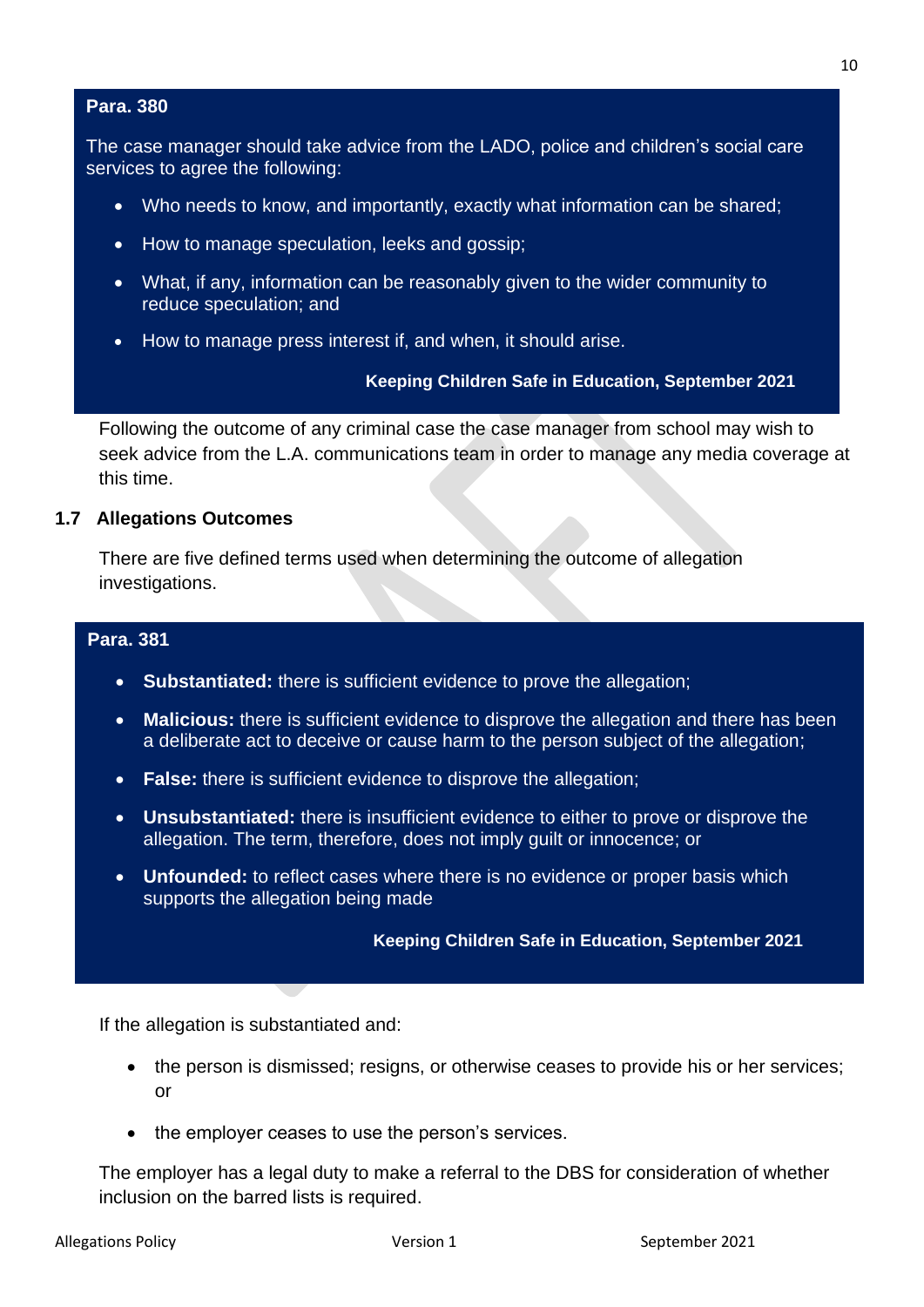In the case of a member of teaching staff at a school or sixth form college, the case manager must consider whether to refer the matter to the TRA to consider prohibiting the individual from teaching.

Following a police investigation or a prosecution the police should inform the LADO immediately of the outcome. The LADO will then discuss with the case manager whether any further action, including disciplinary action is appropriate, and if so how to proceed. Information provided by the police should also be used to inform the decision.

## **1.8 Referral to DfE – Disclosure and Barring Service**

If the allegation is substantiated and the person is dismissed, the school ceases to use the persons services, the person resigns, or otherwise ceases to provide his or her services, the LADO should discuss with the Case Manager and their H.R. advisor whether a referral will be made to the DBS for consideration of inclusion on the barred list is required. If the substantiated allegation is in relation to a member of teaching staff whether to refer the matter to the Teaching Regulation Agency (TRA) to consider prohibiting the individual from teaching.

## **Para. 329**

There is a legal requirement for schools and colleges to make a referral to the DBS where they remove an individual from regulated activity (or would have removed an individual had they not left), and they believe the individual has:

- engaged in relevant conduct in relation to children and/or adults,
- satisfied the harm test in relation to children and/or vulnerable adults; or
- been cautioned or convicted of a relevant (automatic barring either with or without the right to make representations) offence

#### **Keeping Children Safe in Education, September 2021**

DBS referrals will be made as soon as possible, when an individual is removed from regulated activity. This may also include when they have been

- suspended
- redeployed to work that is not regulated activity
- dismissed, or
- have resigned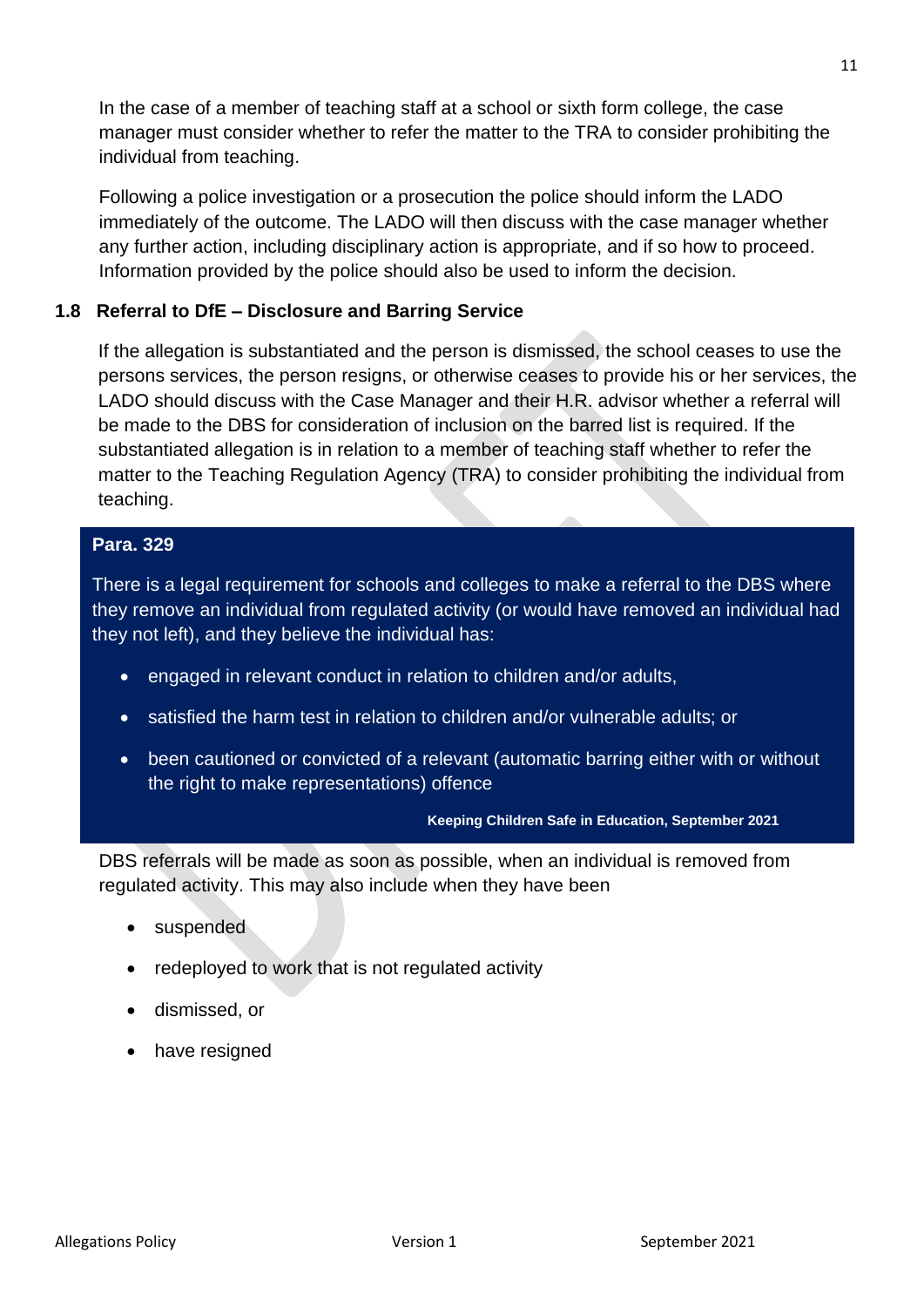## **1.9 Resignations and settlement agreements**

Where a person under investigation tenders his or her resignation, or ceases to provide their services, the investigation into the allegation will still need to be completed in accordance with the guidance.

It is important that every effort is made to reach a conclusion in all cases of allegations bearing on the safety or welfare of children, including any which the person concerned refused to cooperate with the process.

The school will **not** enter into "settlement agreements" by which if a person agrees to resign, the school agrees not to pursue disciplinary action and both parties agree a form of words to be used in any future reference.

## **1.10 Record Keeping**

If anyone in the school has any concerns regarding the behaviour or conduct of a member of staff, they must record and report the information to the Head Teacher of Chair of Governors.

The Head Teacher/ Chair of Governors will ensure that;

- A clear and comprehensive summary of any allegations made (See **Appendix 2**)
- Details of how the allegation was followed up and resolved
- a copy provided to the person concerned, where agreed by children's social care or the police; and,
- A note of any action taken and decisions reached, is kept on a person's confidential personnel file, and a copy provided to the person concerned
- a declaration on whether the information will be referred to in any future reference.

The purpose of the record is to enable accurate information to be given in response to any future request for a reference. It will provide clarification in cases where future DBS checks reveal information from the police about an allegation that did not result in a criminal conviction and it will help to prevent unnecessary re-investigation if, as sometimes happens, an allegation re-surfaces after a period of time

Details of allegations found to have been malicious should be removed from the personnel records, unless the individual gives heir consent for retention of the information.

For all other allegations, it is important that a clear comprehensive summary of the allegation, details of how the allegation was followed up and resolved, and a note of any action taken and decisions reached. This is kept on the confidential personnel file of the person subject to the allegaion, and a copy provided to the person concerned.

## **Cases in which an allegation was proven to be false, unsubstantiated or malicious will not be included in employer references**.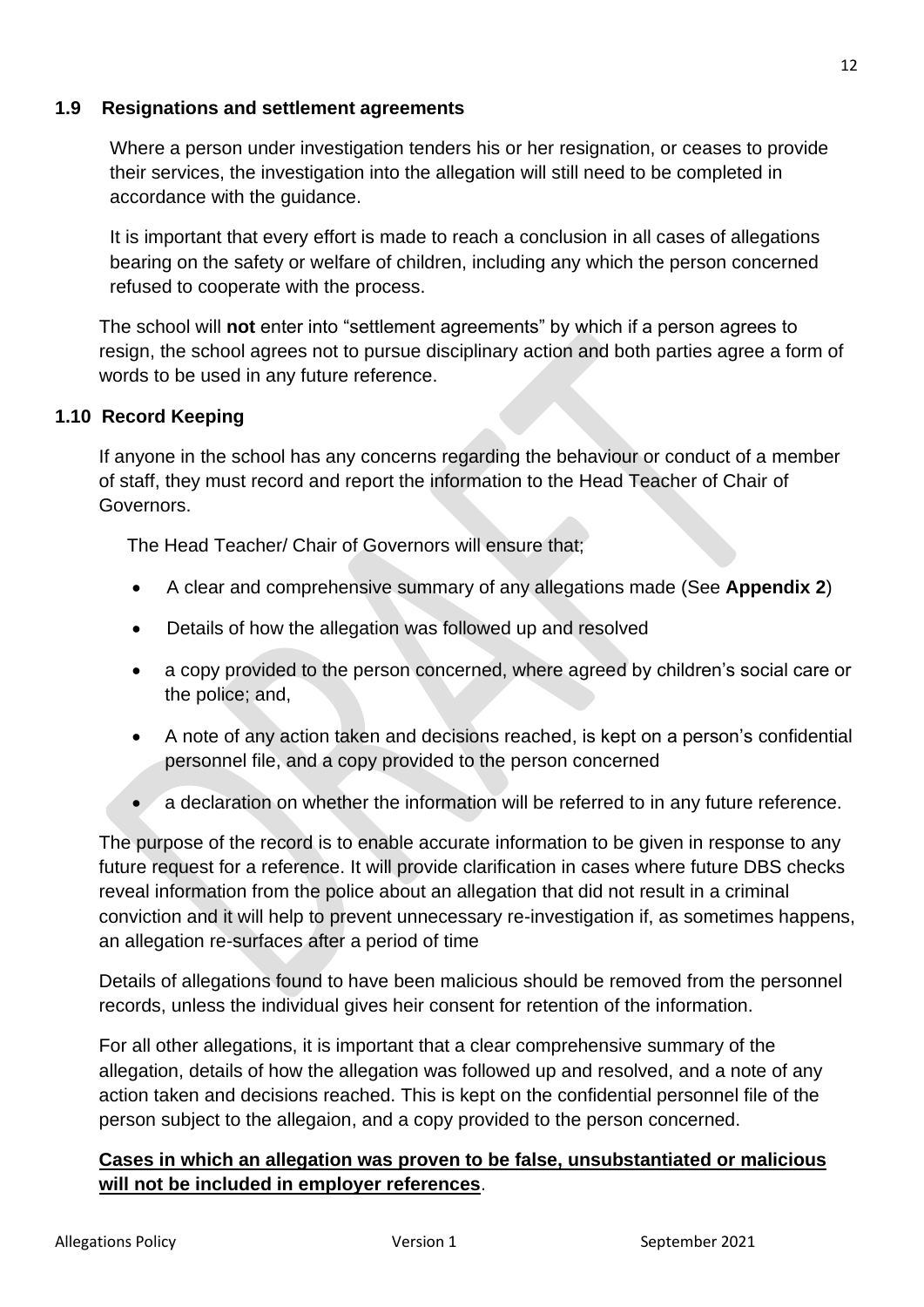#### **1.11 Oversight and monitoring**

The school will work closely with the LADO who has overall responsibility for oversight of the procedures for dealing with allegations.

The school will cooperate in supplying statistical information required by the LADO for DfE returns and Knowsley Safeguarding Children Partnership monitoring purposes.

#### **1.12 Action on the conclusion of a case**

In cases where it is decided in the conclusion of the case that the person who has been suspended can return to work, the school will consider how best to facilitate that**.** Guidance and advice are usually provided via HR or the LADO. Most people will benefit from some help and support to return to work after a stressful experience. Depending on the individual's circumstances, a phased return and/or the provision of a mentor to provide assistance and support in the short term may be appropriate. The case manager should also consider how the person's contact with the child or children who made the allegation can best be managed if they are still attending the school or college

#### **1.13 Actions in respect of malicious allegations**

In the rare event that an allegation is shown to have been deliberately invented or malicious the Head Teacher will consider whether any disciplinary action is appropriate against the person who made it, if they are part of the school community.

The case manager should consider whether the child and/or the person who has made the allegation is in need of help or may have been abused by someone else and this is a cry for help. In such circumstances, a referral to children's social care may be appropriate.

The police will be asked to consider whether any action might be appropriate against the person responsible if they are outside the school community.

#### **1.14 Allegations concerning supply staff not directly employed by the school**

In some cases, the school will need to consider an allegation against an individual, not directly employed by them, and where the school disciplinary procedures do not fully apply. For example, **supply teachers** provided by an employment agency or business.

In these cases the school should ensure that although not the employer, all allegations are dealt with properly.

#### **Para. 357**

Allegation Vestigation. The contract of the contract of the contract of the contract of the contract of the co In no circumstances should a school or college decide to cease to use a supply teacher due to safeguarding concerns, without finding out the facts and liaising with the local authority designated officer (LADO) to determine a suitable outcome. Governing bodies and proprietors should discuss with the agency or agencies where the supply teacher is working across a number of schools or colleges, whether it is appropriate to suspend the supply teacher, or redeploy them to another part of the school, whilst they carry out their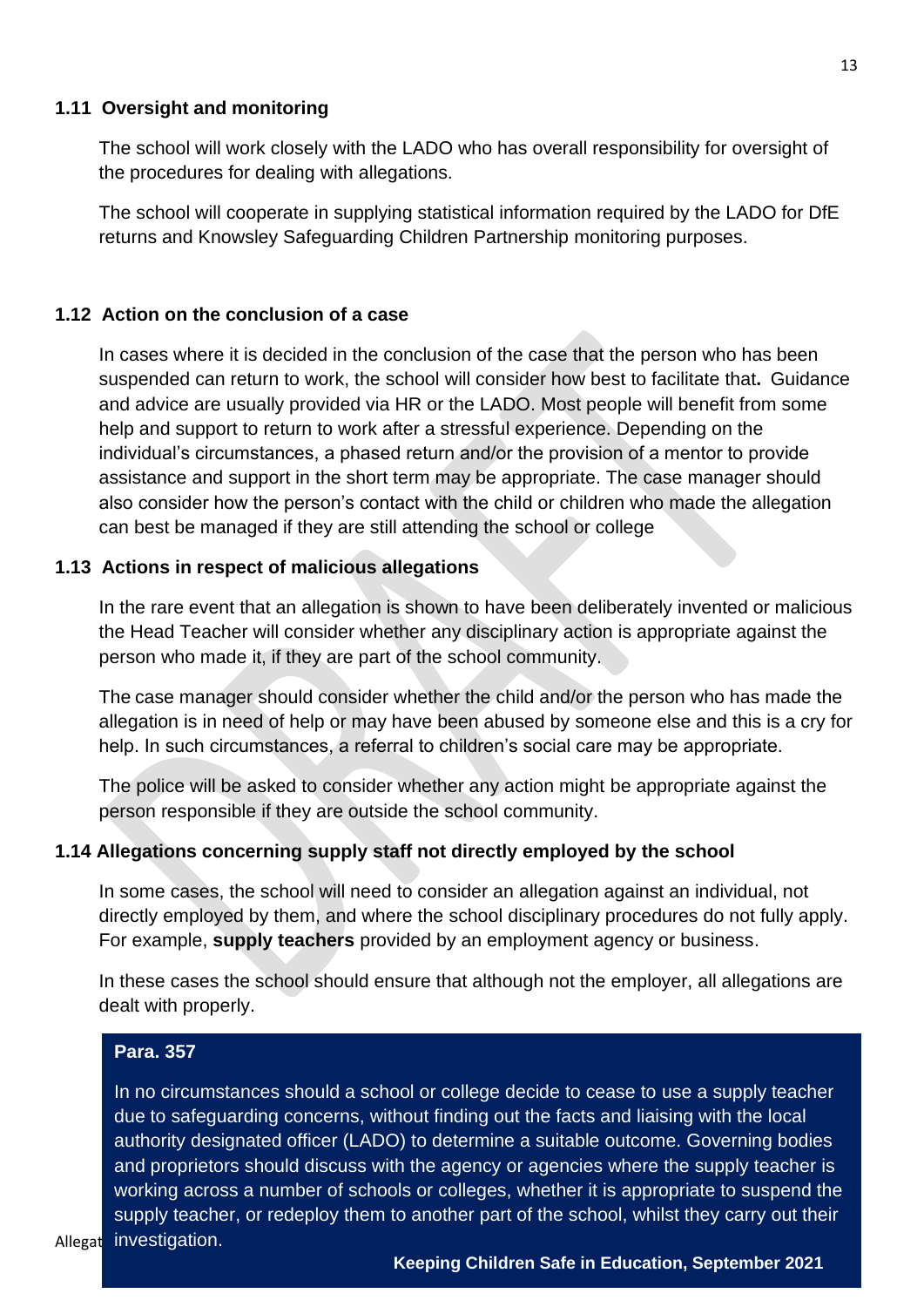In managing allegations made against **supply staff** the following should be considered;

- Agencies should be fully involved and co-operate in any enquiries from the LADO, Police or Children's Social Care
- School will usually take the lead as they have direct access to children or other school staff
- Supply staff, although not employed by the school, are under the supervision, direction and control of the governing body when working in a school
- Supply staff, should be advised to contact their trade union representative if they have one, or a colleague for support
- The Allegations management meeting which, arranged by the LADO, should address issues such as information sharing, to ensure that any previous concerns or allegations known to the agency are taken into account by the school during the investigation.

It is imperative that when using an agency for supply staff, schools should inform the agency of its process for managing allegations. This may also include inviting the agencies human resource manager to the meetings so they can be kept up to date with information regarding it's policies.

## **2 Part Two. Level of Concern**

## **Concerns that do not meet the harm threshold**

Responding to Keeping Children Safe in Education, September 2021, school governing bodies should ensure, in line with the school ethos. This policy details the process for dealing with concerns that **do not** meet the Harm Threshold as detailed in **Part One** of this document.

The aim of addressing concerns that do not meet the harm threshold is to encourage an open and transparent culture in school where early identification of inappropriate, problematic and concerning behaviour can be addressed in order to minimise the risk and opportunity of abuse.

Such concerns may arise in a number of ways and be reported by difference sources. For example, suspicion; complaint; or disclosure made by a child, parent or other adult within or outside of the organisation; or as a result of vetting checks undertaken.

KCSiE, 2021 refers to these incidents as 'low level concerns'.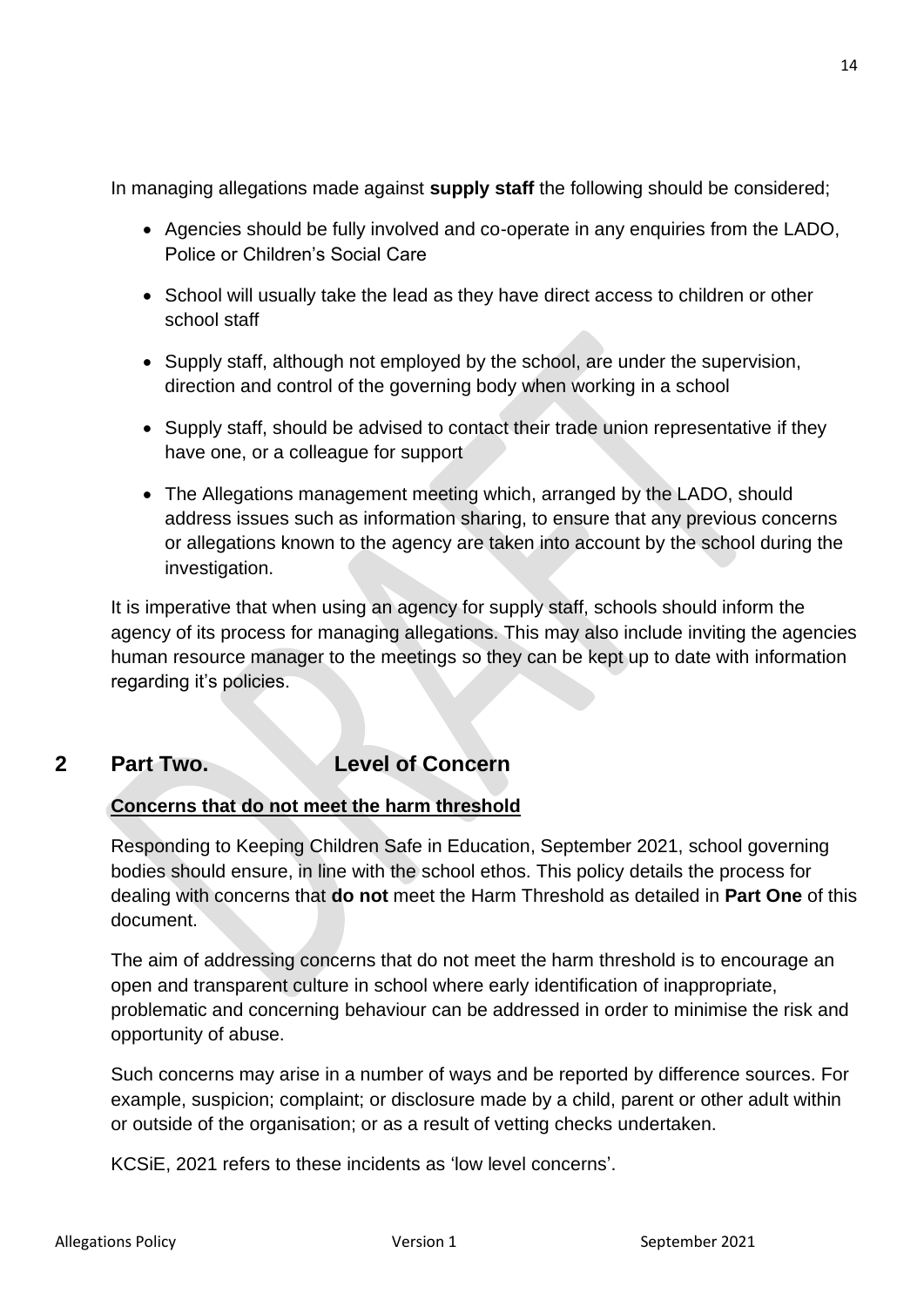#### Para. 409

The term 'low-level' concern does not mean that it is insignificant, it means that the behaviour towards a child does not meet the threshold set out at paragraph 338. A lowlevel concern is any concern – no matter how small, and even if no more than causing a sense of unease or a 'nagging doubt' - that an adult working in or on behalf of the school or college may have acted in a way that:

• is inconsistent with the staff code of conduct, including inappropriate conduct outside of work, and

• does not meet the allegations threshold or is otherwise not considered serious enough to consider a referral to the LADO

#### **Keeping Children Safe in Education, Sept, 2021.**

Examples of such behaviour may include, but are not limited to,

- being over friendly with children;
- having favourites;
- taking photographs of children on their mobile phone;

• engaging with a child on a one-to-one basis in a secluded area or behind a closed door; or,

• using inappropriate sexualised, intimidating or offensive language

Once incidents are reported they should be addressed on a case by case basis with consideration given to the context, experience and training of the member of staff.

In order to prevent incidents of 'low level concerns' school will promote an open and transparent culture where,

- There are clear professional boundaries set in line with the school ethos and values
- Information regarding concerns is shared appropriately and with either the DSL, head Teacher or Chair of Governors.
- Appropriate records are made and include decisions and outcomes when such incidents are addressed.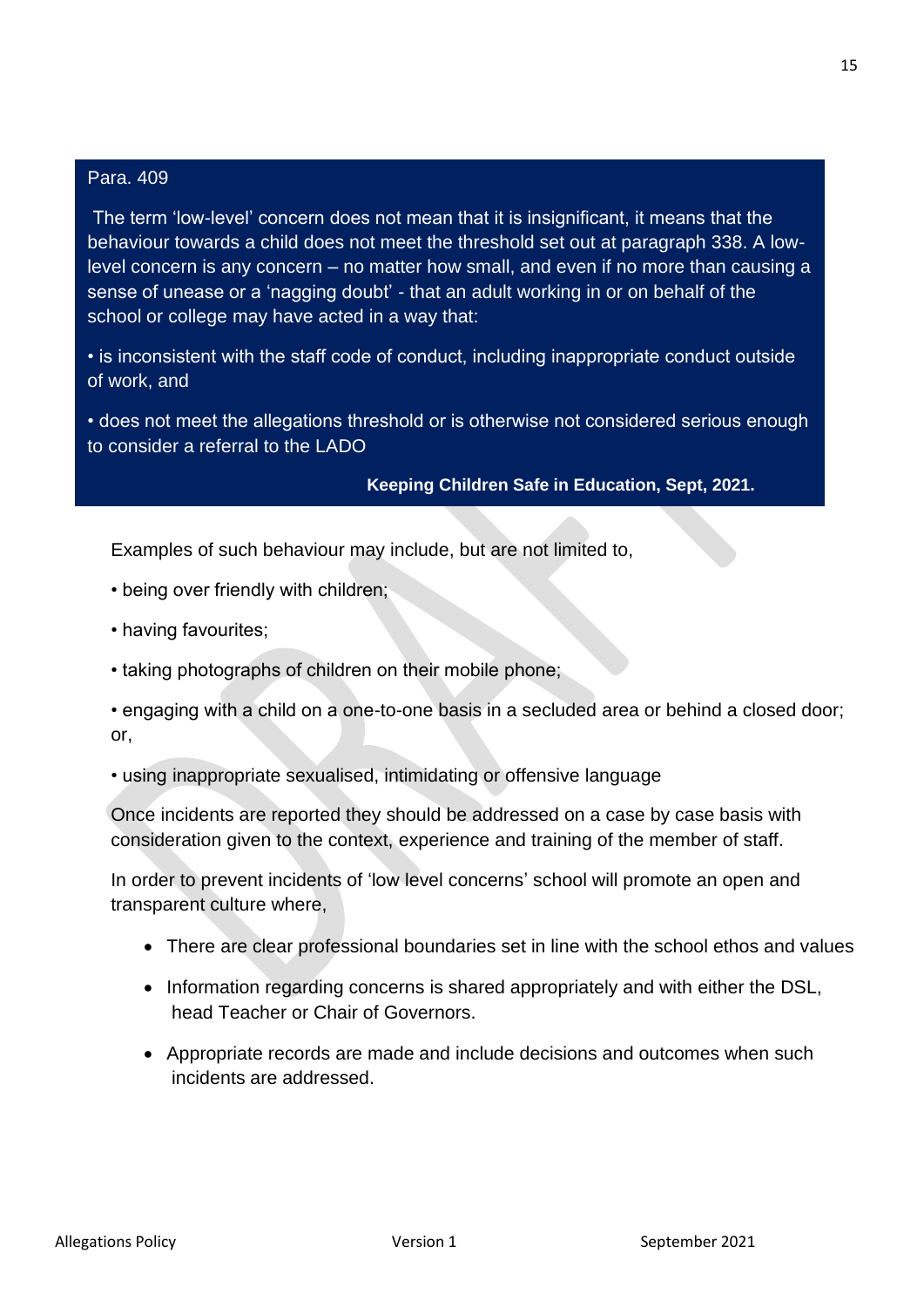## **2.1 Process of reporting 'low level' concerns**

Behaviour which is not consistent with the standards and values of our school and does not meet the organisational expectations set out in the Code of Conduct can lead to 'low level' concerns.

Such incidents should be reported by the individual witnessing the to;

- The Designated Safeguarding Lead, or
- The Head Teacher

If the concern is in relation to a supply teacher or contractor, once the concern has been reported to either the Designated Safeguarding Lead or Head Teacher, the individuals employer should also be notified.

## **2.2 Recording 'low level' concerns**

Reports of 'low level' concerns should be recorded and include;

- The details of the behaviour/concern. Including chronological and concise details which are as precise and accurate as possible.
- The context in which the behaviour/concern took place
- Details of the individual reporting the concern (unless they wish to remain anonymous)
- The record should be signed, timed and dated

These records will be kept confidentially and secure in line with the Data Protection Act 2018, and GDPR.

These records should be regularly reviewed in order for potential patterns of concerning behaviour to be identified.

If patterns of concerning behaviour are identified, the Designated Safeguarding Lead or Head Teacher will decide on the course of action. Should these concerns now meet the Harm Threshold, a further discussion will take place with the LADO.

It is recommended that these records of 'low level' concern are retained until the individual leaves the employment of the school.

## **2.3 Responding to 'low level' concerns**

Low Level concerns should be responded to in a sensitive and proportionate way. Maintaining confidence that such concerns, when raised will be handled promptly and effectively whilst, protection staff from any false allegations or misunderstandings.

In most cases low level concerns will simple quire a conversation with the individual about whom the concerns has been raised. The most useful approach is one that is values based, for example,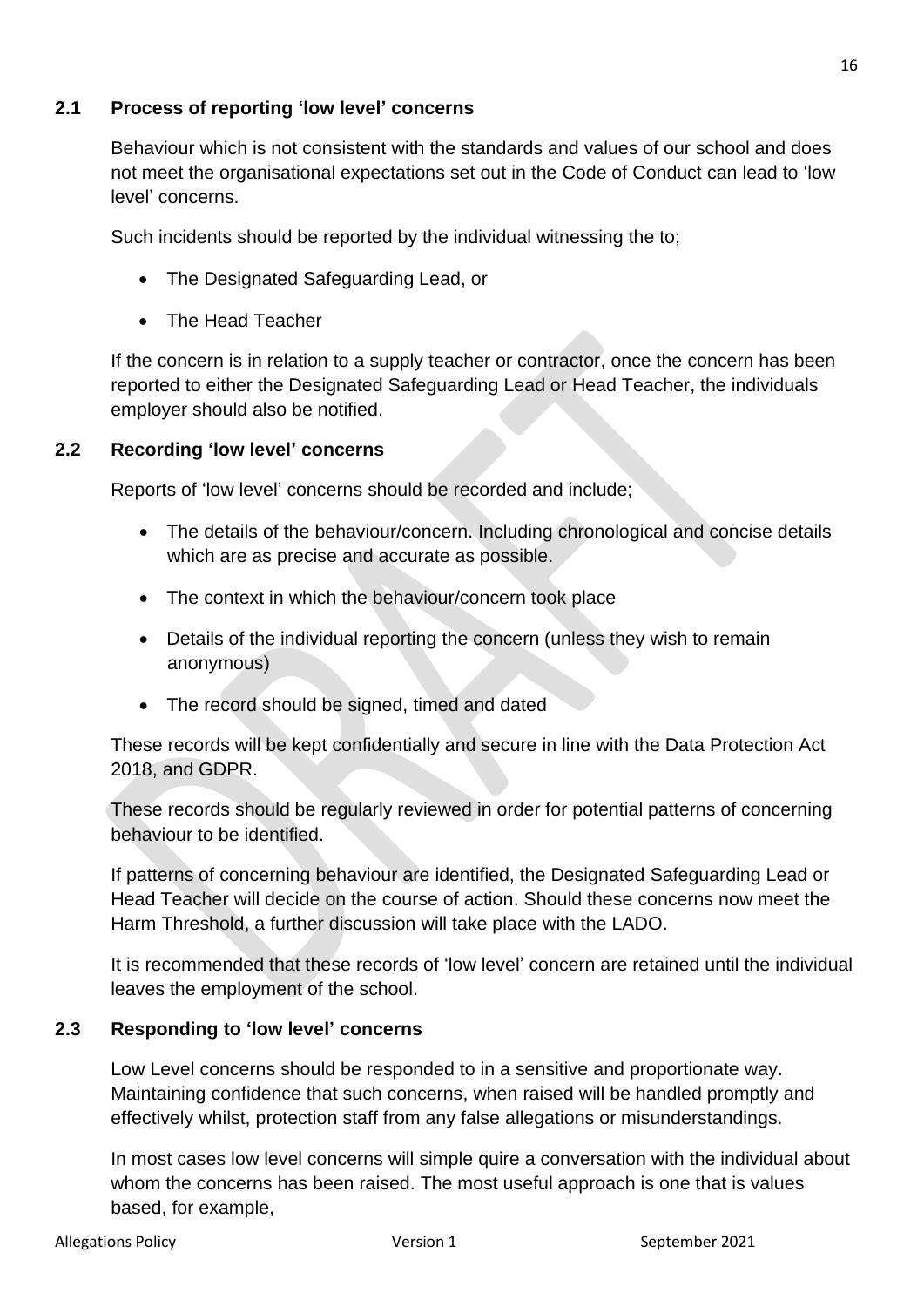*"I am sure you subscribe to our school values, so help me understand how you came to behave in a way which is not in keeping with those, so that we can understand what actions or support you might need so that we can both be confident that it will not happen again...;*

In responding to reports of 'low level' concerns the Designated Safeguarding Lead or Head Teacher should;

- Collect as much information as possible relating to the concern raised
- Speak directly to the person raising the concern, if possible,
- Speak to the individual involved and any witnesses.

The aim if this is to clarify the behaviour and also the context in which the behaviour occurred.

The Designated Safeguarding Lead or Head Teacher will then review and categorise the behaviour, checking to see if it meets the 'Harm Threshold' or not.

If the Designated Safeguarding Lead or Head Teacher is in any doubt as to whether the Harm Threshold is met, they can contact the Knowsley Education Safeguarding Officer, or LADO for further advice.

If it is clear the behaviour **does not** meet the Harm Threshold, consideration should be given regarding the actions to be taken. The Designated Safeguarding Lead or Head Teacher should,

- If they have been contacted, record all conversations including advice given, with the Knowsley Education Safeguarding Officer or LADO.
- Record any actions to be taken following the report of the 'low level' concern,
- Record the rational for any decisions/actions taken.

## **2.4 Next Steps**

The process of reporting 'low level' concerns is included in the induction of all new staff into the school.

All staff will revisit annually of the following,

- The school Whistle Blowing Policy
- The school Code of Conduct for staff
- The process of reporting concerns about adults who work with children, including the process for reporting 'low level' concerns.

In addition the Designated Safeguarding Lead will regularly inform the School Governing Body about the implementation of the Low level concerns reporting process and any evidence of its effectiveness.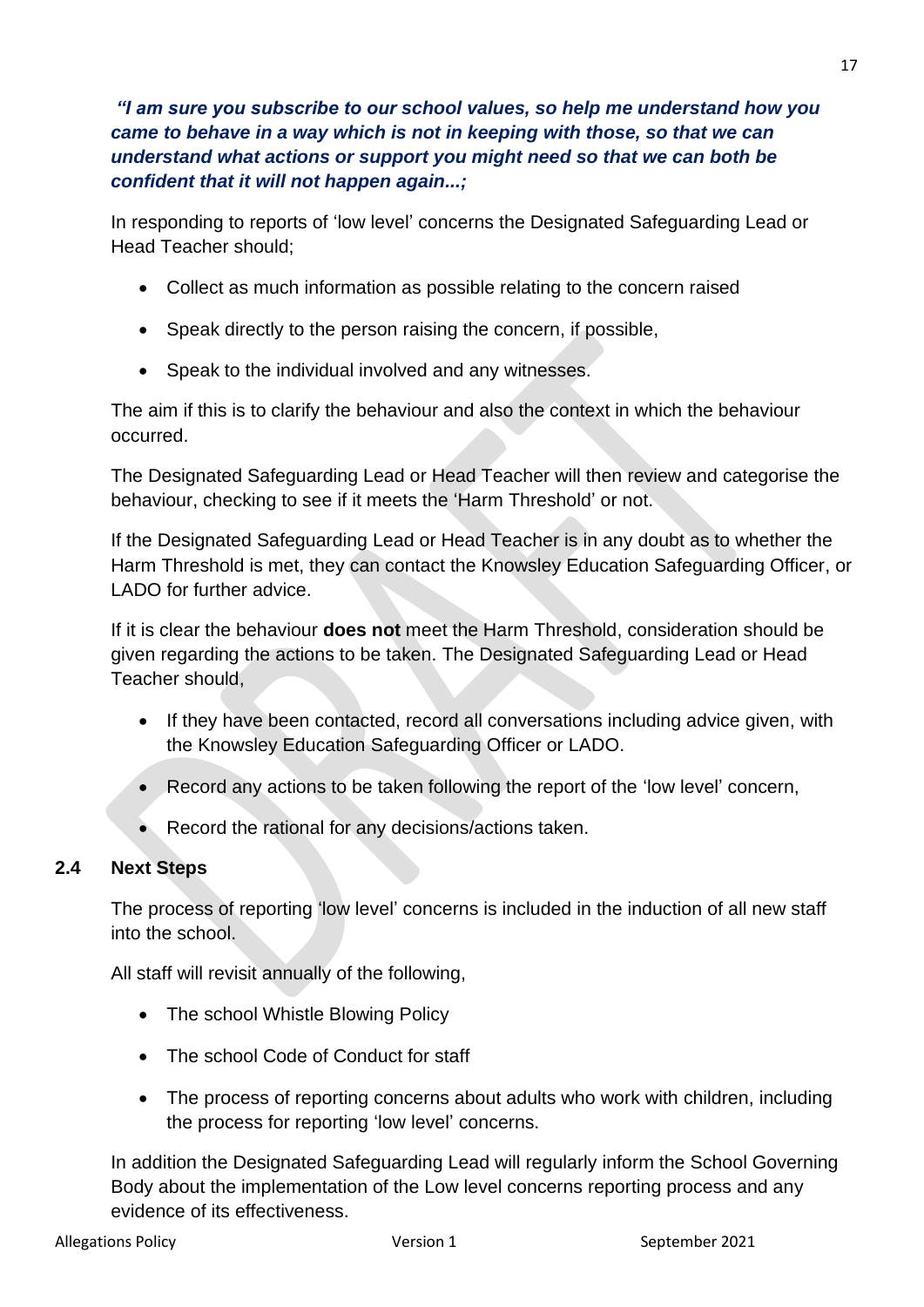The Governance Body may also review an anonymised sample of low-level concerns at regular intervals, in order to ensure that these concerns have been responded to promptly and appropriately.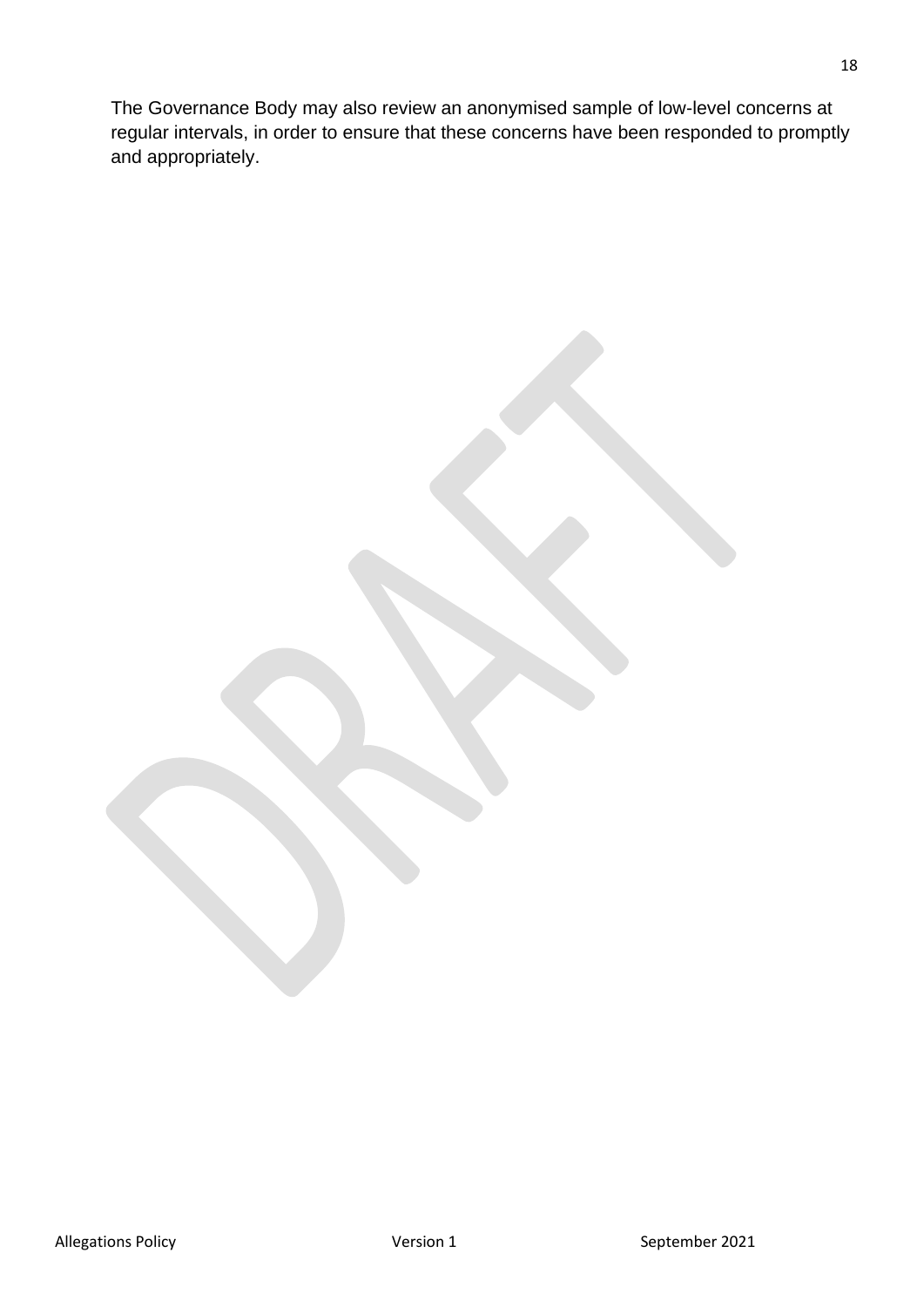## **Appendix 1**

#### Allegations Management Process

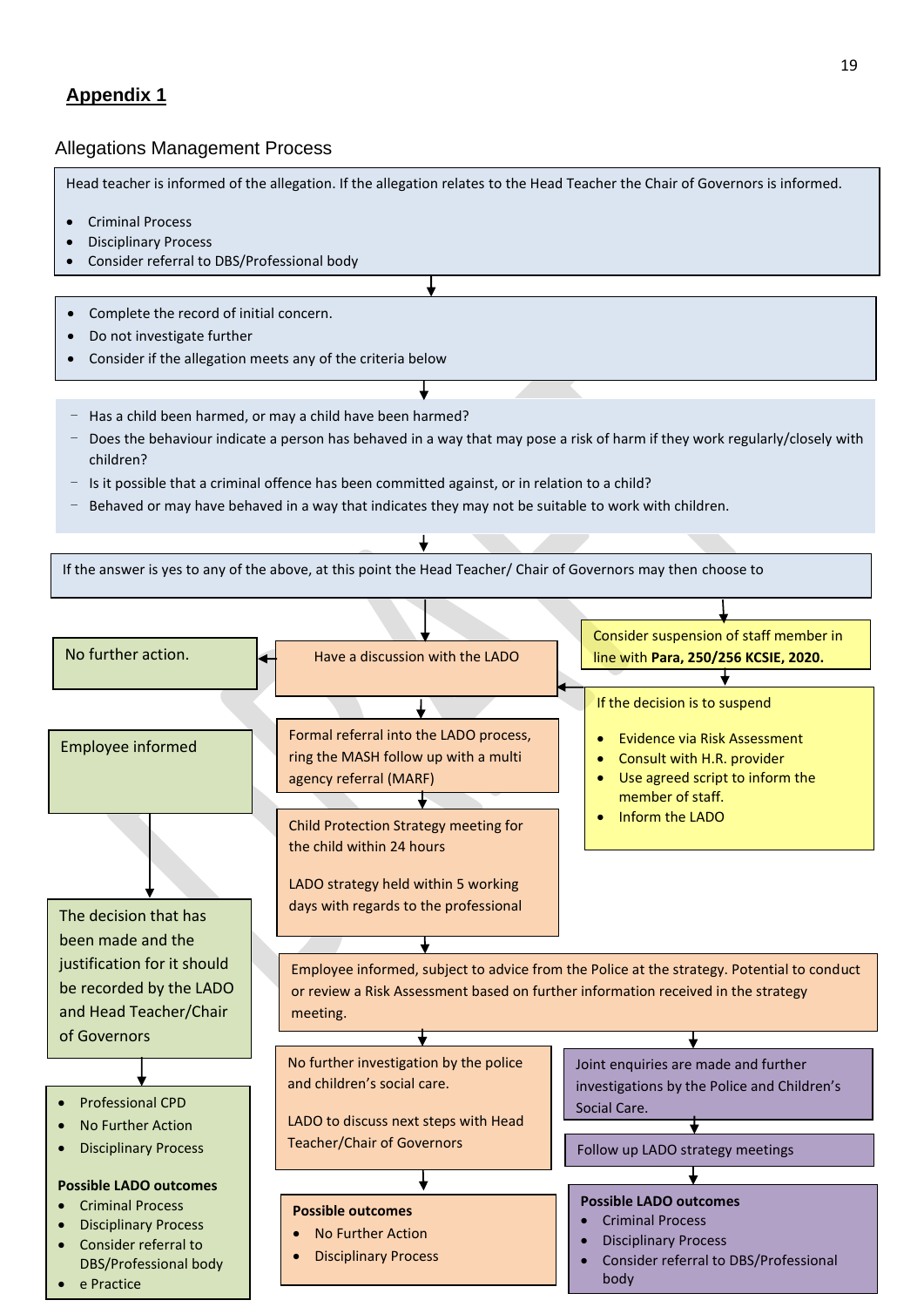## **ALLEGATIONS AGAINST STAFF: Record of Initial Concern**

| <b>School</b>                                                                              |  | Date of<br>incident            |  |  |  |
|--------------------------------------------------------------------------------------------|--|--------------------------------|--|--|--|
| Name of Head Teacher or<br><b>Chair of Governors</b>                                       |  | <b>Date</b><br><b>Reported</b> |  |  |  |
| Information about the member of staff against whom the allegation has been made.           |  |                                |  |  |  |
| <b>Name</b>                                                                                |  |                                |  |  |  |
| <b>Role/Position in school</b><br><b>Length of service</b>                                 |  | <b>DOB</b>                     |  |  |  |
| <b>Home Address</b><br><b>Telephone Number</b>                                             |  |                                |  |  |  |
|                                                                                            |  |                                |  |  |  |
| Details of any children<br>who may reside in the<br>same home as this person<br>(If Known) |  |                                |  |  |  |
| <b>Details of any previous</b><br>concerns/conduct issues/<br>allegations                  |  |                                |  |  |  |
| Information about the pupil(s) concerned.<br>(Complete a separate document for each pupil) |  |                                |  |  |  |
| <b>Name</b>                                                                                |  |                                |  |  |  |
| <b>Year Group</b>                                                                          |  | <b>DOB</b>                     |  |  |  |
| <b>Home Address</b>                                                                        |  |                                |  |  |  |
| <b>Telephone Number</b>                                                                    |  |                                |  |  |  |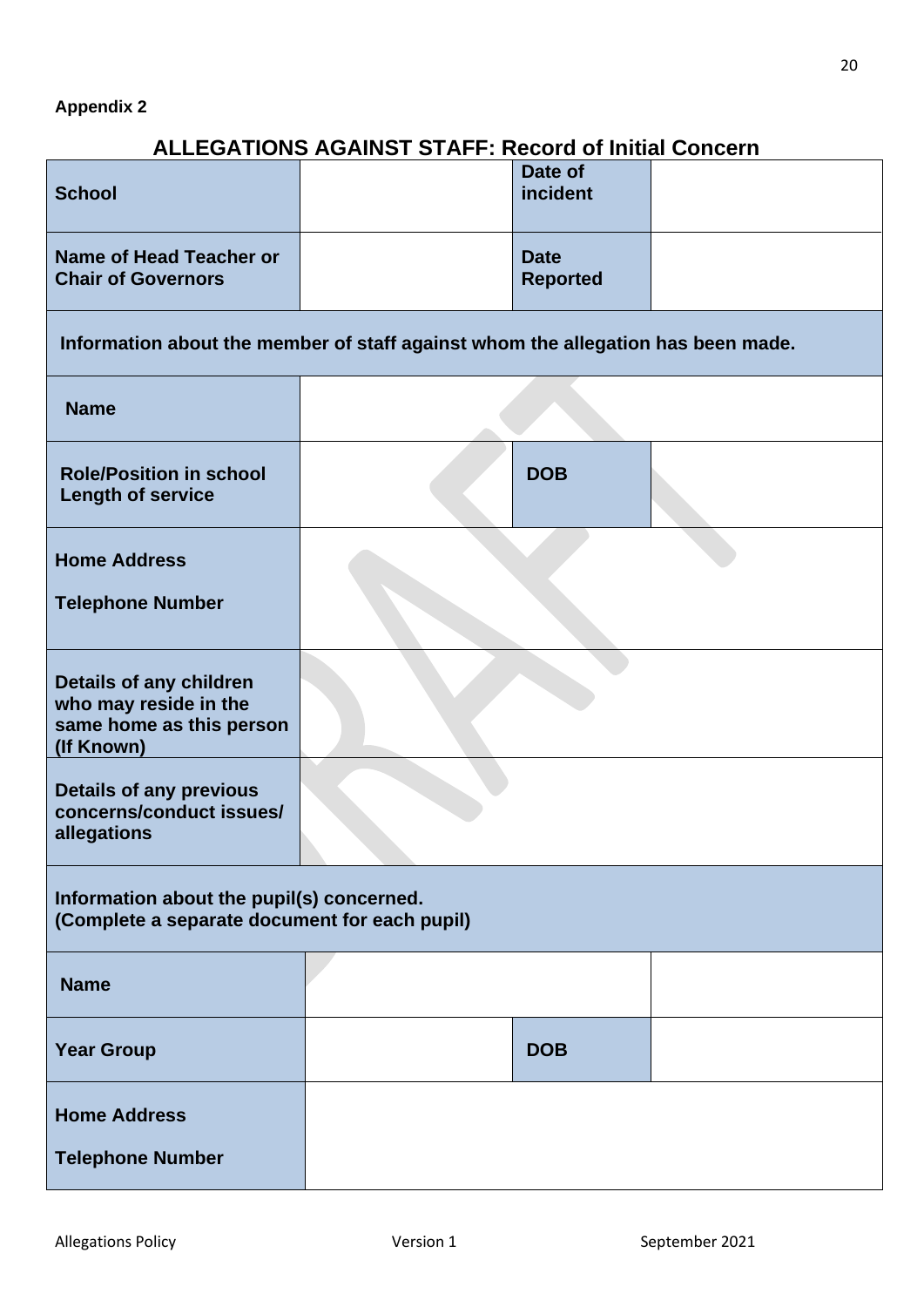| Information about the person reporting the concern                                                                                             |  |               |  |  |  |
|------------------------------------------------------------------------------------------------------------------------------------------------|--|---------------|--|--|--|
| <b>Name</b>                                                                                                                                    |  |               |  |  |  |
| <b>Role /Position in</b><br>school                                                                                                             |  | <b>Tel No</b> |  |  |  |
| <b>Nature of Allegation</b>                                                                                                                    |  |               |  |  |  |
|                                                                                                                                                |  |               |  |  |  |
| Has a child been harmed, or may a child have been harmed?<br>Does the behaviour indicate a person has behaved in a way that may pose a risk of |  |               |  |  |  |
| harm if they work regularly / closely with children?<br>Is it possible that a criminal offence has been committed against, or in relation to a |  |               |  |  |  |
| child?                                                                                                                                         |  |               |  |  |  |
| If you have answered yes to any of the above please seek further advice from the LADO<br>(Local Authority Designated Officer)                  |  |               |  |  |  |